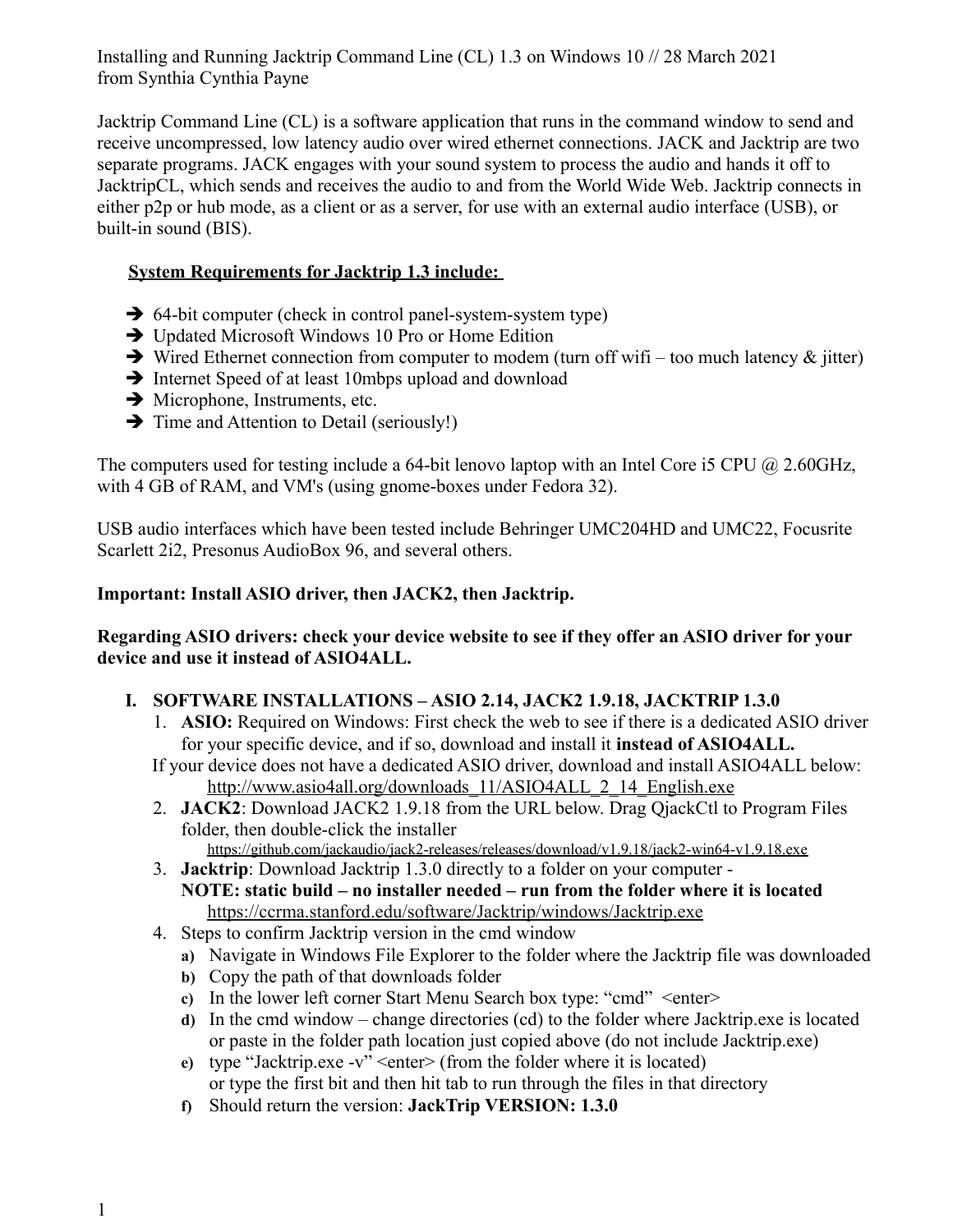### **II. TEST FOR SUCCESS**

- 1. Steps to Test USB audio (without any other apps running)
	- **a)** Plug in USB audio device
	- **b)** Right-click on the speaker icon (lower right corner)
	- **c)** Choose Open Sound settings
		- 1. Confirm that Output has picked up your USB audio device as output
			- a) if not, click the down arrow and select it
		- 2. Scroll down and confirm that Input has picked up your USB audio device a) if not, click the down arrow and select it
		- 3. Scroll down to "Test your microphone" and make a sound
			- a) the level meter should show activity, if not, check sound settings again
- 2. Steps for Testing the JACK Audio loopback
	- **a)** In the Start Field (lower left corner) type: "Jack Control" aka "qjackctl"
	- **b)** Right-click on Jack Control and select "Pin to Taskbar" this is the JACK interface
	- **c)** Launch Jack Control-qjackctl from the white page icon that was pinned to the taskbar
	- **d)** Click Setup on the Jack Control-qjackctl interface
		- 1. Edit Jack Control-qjackctl Settings
			- a) realtime : check the box
			- b) interface : click the down arrow
			- c) select ASIO4ALL (if your USB audio device has it's own ASIO driver select it)
			- d) sample rate : 48000 (all other connections must match)
			- e) frames/period (aka "buffer size"): 512 (all other connections must match)
			- f) click ok
	- **e)** Press the green arrow Start button on the JackControl interface (qjackctl)
		- 1. The JACK audio engine should start now.
			- a) If JACK throws an error, just cancel and click Start again, or retrace setup steps
	- **f)** Reduce the volume on your USB audio interface
	- **g)** Click on the "Connect" button (on Jack Control-qjackctl interface)
		- 1. In the connect screen, on the left Click on "system" it is now highlighted
		- 2. In the connect screen, on the right Click on "system" it is also highlighted
	- **h)** Put on Headphones or listen carefully to speakers
	- **i)** Click "connect" (lower left side of the JACK Connect window)
		- 1. Make a sound (speak, snap fingers) near the USB device microphone
		- 2. JACK should now be connected to your USB device and should sound "enhanced"
	- **j)** Click "disconnect"
		- 1. Make a sound to confirm that the USB has been disconnected and no longer audible
- 3. Steps to Test Jacktrip loopback server
	- **a)** Open a cmd window (type "cmd" in the Start Menu search box)
	- **b)** Navigate to the directory where the exe is located (cd <"filepath">) type: "Jacktrip -C jackloop512.stanford.edu" <enter>
	- **c)** In the cmd window you should see "Connection Received"
	- **d)** Make a sound into the microphone
		- 1. mic signal should be heard echoing back from the Stanford server
	- **e)** To end the Jacktrip connection, in the cmd window, press: control c
	- **f)** Click Stop on the Jack Control (qjackctl) interface

**Note: If Jacktrip connection failed: 1) ensure that the command was called from the directory where the Jacktrip.exe is located, 2) a buffer size of 512 might be too high, check below for info on using a lower buffer size, 3) ensure that everyone matches sample rate and buffer size.**